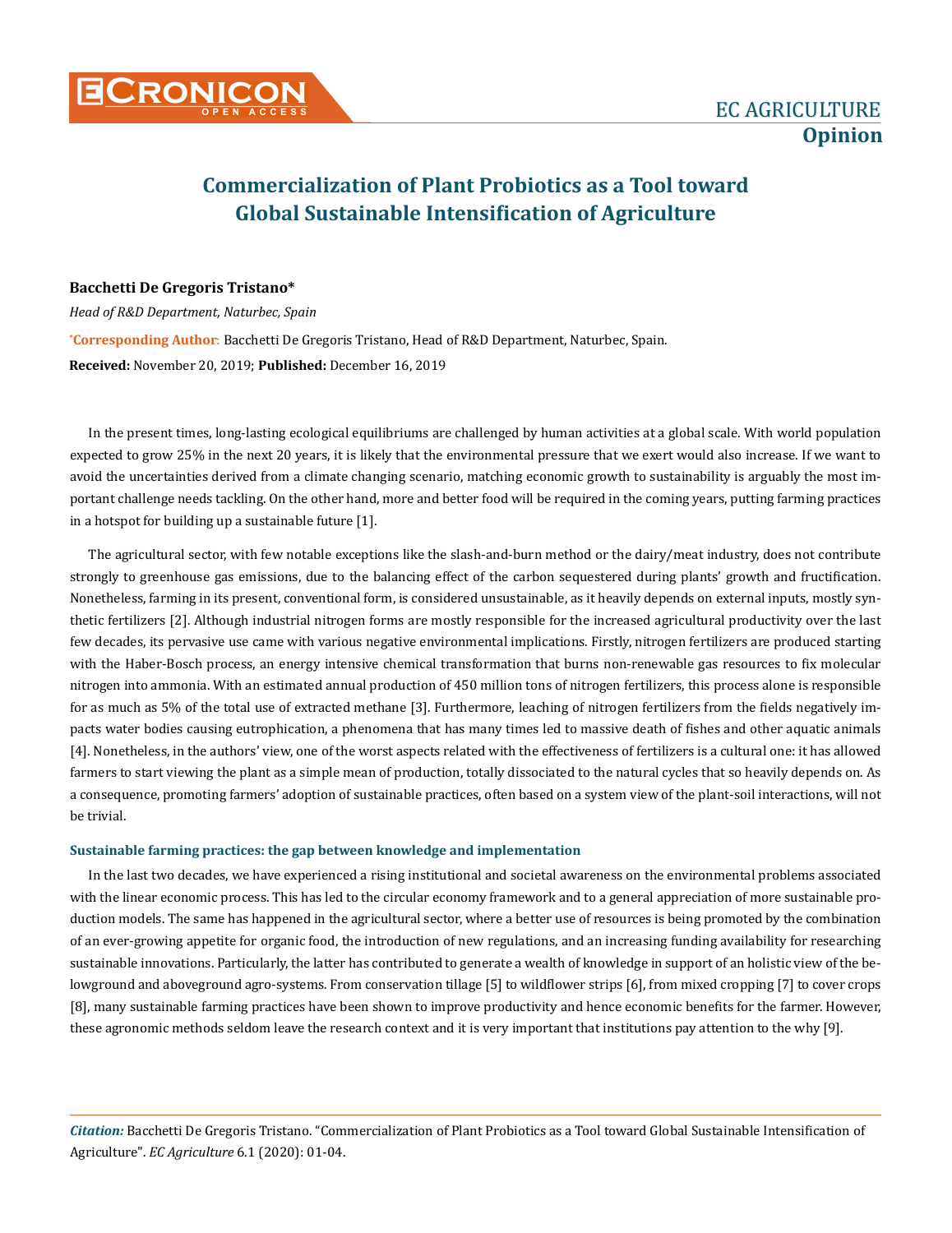#### **Commercialization of Plant Probiotics as a Tool toward Global Sustainable Intensification of Agriculture**

In general, farmers strongly avoid uncertainties and are unlikely to adopt technical innovations whose benefits have only been proved in very specific contexts. They tend to focus on crops and short term returns, showing closure towards practices that takes years to master and have mostly indirect effects on productivity. On the contrary, when they do embrace changes, these most likely come in the form of new products brought by advisors or sales representatives with their set of financial incentives. In this scenario, the strength of agro-chemical companies is often based on offering easy-to-use applications that generate highly visible results. Focusing on this strategic advantage is of great importance for the development of innovative solutions for sustainable farming.

Fortunately, the negative impacts of industrial agriculture are growingly recognized by the public opinion. This element, together with the introduction of new regulations that limit the use of agrochemicals, is helping farmers to see the benefits of managing agricultural intensification sustainably. The rise of marketable solutions in this area will likely facilitate this shift and should be seen as a great opportunity to meet some of the 2030 sustainable development goals.

### **The beneficial activity of plant probiotics**

Unsustainable agronomic practices and the heavy use of chemicals can lead to a situation where productivity is totally dependent on external inputs. Stimulating soil life and internally regulated processes is fundamental to restore the natural capability of plants to transform solar energy into food. As functional characteristics of healthy soils mostly depend on the orchestrated activity of microbes, microbial community engineering is seen as a great tool to promote sustainable production systems [10,11].

A number of benefits are provided to plants by the soil microflora in natural conditions. These go from mineralizing organic matter in a form easily absorbed by the root, to making available otherwise unaccessible micro-elements, from fixing atmospheric nitrogen, to defending the plant from pathogens and pests [12,13]. Interestingly, the evolutionary advantages provided by microbial communities have justified the appearance of mechanisms by which the plant nurtures its own specific microflora, mostly based on the secretion of root exudates that microbes are able to feed upon [14]. At their own advantage, bacteria and fungi have developed ways of dictating carbon release from the plant, closing the loop of a win-win situation that sustainable agriculture should take advantage from [15]. A better understanding of these dynamics, often crop-specific, at the field level, can improve rhizosphere engineering strategies to maximize product yield.

A few notable successes exist in this agronomical field. Clearly, inoculation of legumes with symbiotic rhizobial species should take the headline of plant probiotics, as the importance of these bacteria in providing nitrogen to the plant has long been recognized and commercially exploited [16]. More recently, improved yields have been obtained applying free-living N-fixing bacteria for various cereal crops [17]. Also, phosphorus solubilizing microorganisms have been commercially developed and initial results show that amelioration of soil with these bacteria can reduce phosphate fertilizer requirements of up to 75% [18]. Similar beneficial effect have been detected with Fe- and Zn-mobilizing bacteria [19,20]. On the other hand, many microorganisms are known to produce phytohormones for root uptake, which give them the ability to directly interfere with plant's physiology [21]. Commercial exploitation of hormone-producing bacteria can boost plant growth and stress response, ultimately increasing yield [13]. This are just a few examples of exploitable biological mechanisms but they give a sense of the tremendous opportunities provided by plant probiotics. The effectiveness of an inoculant will be maximized by developing a framework that integrates plant, bacteria and soil specificities in an easy-to-apply roadmap to community engineering at the farm level.

Generally, two approaches are possible to control community composition of plant's probiotic bacteria: using agronomical practices to favor the growth of site-specific taxa or inoculating the plant/soil with known beneficial species. Although the first strategy can be considered as the ultimate goal in the quest of a farmer that sees him/herself as the keeper of the natural ability of agro-systems to generate a harvest, it is undeniable that the latter is more easily adopted and managed by today's landowners. The thesis behind this article is that complementing the appearance of plant probiotic products with policies to help farmers understand the importance of soil diversity and functionality will be key to bring sustainability at the field level.

*Citation:* Bacchetti De Gregoris Tristano. "Commercialization of Plant Probiotics as a Tool toward Global Sustainable Intensification of Agriculture". *EC Agriculture* 6.1 (2020): 01-04.

02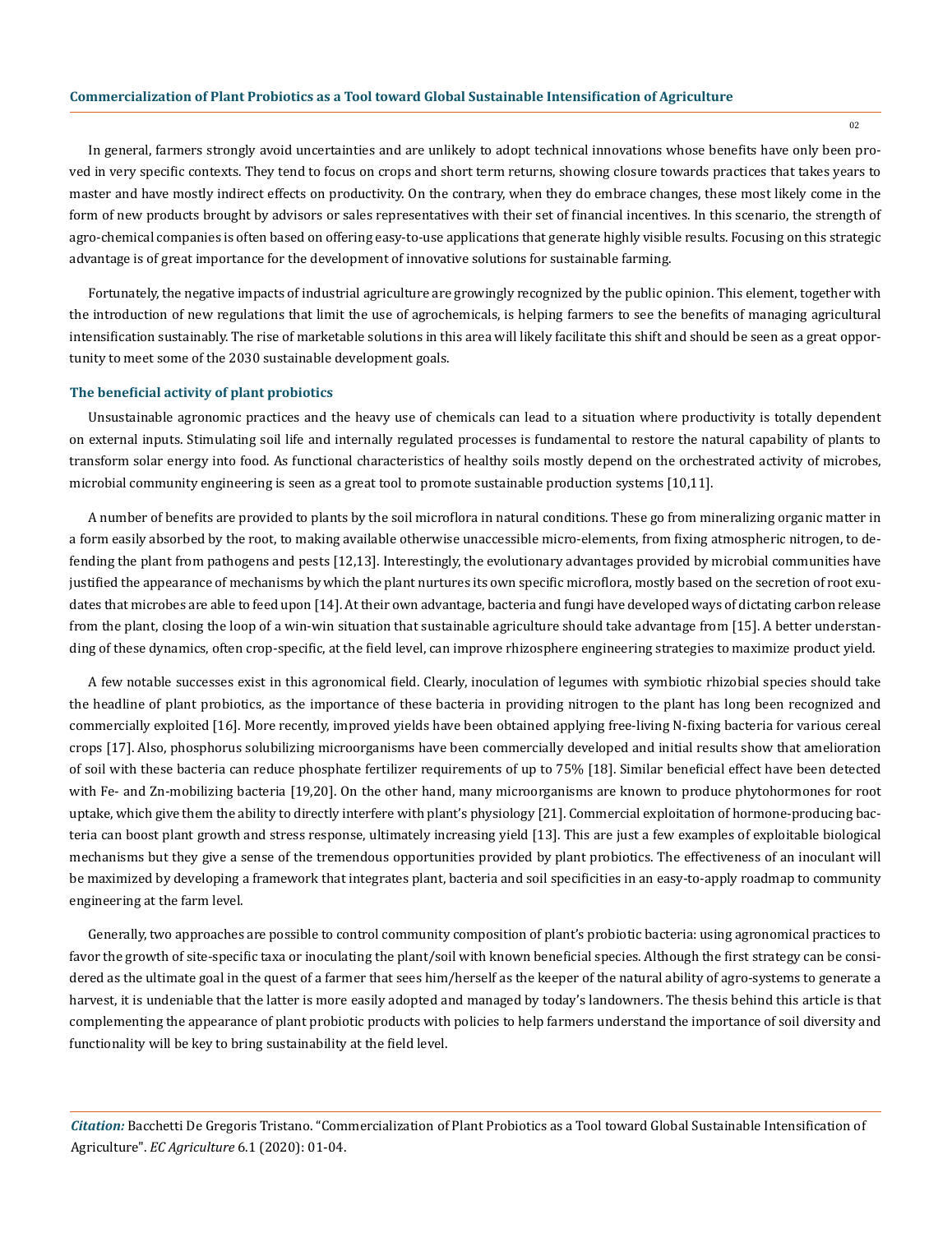#### **An opportunity not to be missed**

Ultimately, farmers are responsible for implementing sustainable practices into their personal agronomical strategy. In order for them to feel confident in adopting new processes and products, they must perceive that both short-term monetary returns and long-term ecological benefits are met. The success of organic agriculture in the last decade can partially be attributed to providing such a balance. However, the full potential of the "bio-revolution" is far from being expressed [22] and the following elements related with plant promoting bacteria can boost its pace.

Firstly, marketable formulations should possess qualities such as being easy-to-use, easy-to-understand and simple to evaluate in a cost-benefits analysis. Their spread in the agricultural sector will be promoted by sale agents that for their own benefit, acting both as financial and technical advisors, share with the farmer the focus on quick returns. The effectiveness of these new products will contribute to the understanding, in the farmer's view, that nutrient availability to plants does not depend solely on fertilizers inputs, but rather is a result of microbial governed processes that take place within the soil.

Secondly, institutional policies should lower entry barriers for products based on plant probiotics. Further regulations that limit the use of agrochemicals, and financial aids toward sustainable practices, will all play a role in facilitating farmers implication. In this context, the increased awareness of general public regarding climate issues acts as a powerful force in dictating the political agenda. Not forgetting that the farmer too is not immune to the public opinion.

Lastly, for plant probiotics to represent a revolutionary force in sustainable agriculture, appropriate marketing messages are required. If bacterial formulations will be conveyed by the industry as "just another additive", farmers may consider the product itself as the only responsible for any given result. On the contrary, if the use of beneficial microbes will be presented as part of an holistic strategy for nurturing the soil, not only it will likely have better results, but it will favor a deeper understanding of ecosystem dynamics by farmer, as he/she will be held responsible for applying general knowledge and products to site-specific conditions. High levels of accountability always translate into more responsible behaviors and should facilitate integration of sustainable practices. Tackling climate change is an unprecedented task for human society, and countermeasures will come only if policy-makers, companies and end users will all embrace a systemic view of the problem, starting from agriculture.

## **Bibliography**

- 1. Ramankutty N., *et al*[. "Trends in Global Agricultural Land Use: Implications for Environmental Health and Food Security".](https://www.ncbi.nlm.nih.gov/pubmed/29489395) *Annual Re[view of Plant Biology](https://www.ncbi.nlm.nih.gov/pubmed/29489395)* 69 (2018): 789-815.
- 2. Pretty J., *et al*[. "Global assessment of agricultural system redesign for sustainable intensification".](https://www.nature.com/articles/s41893-018-0114-0) *Nature Sustainability* 1 (2018): 441- [446.](https://www.nature.com/articles/s41893-018-0114-0)
- 3. ["Fertilisers in the EU". EU Agricultural Markets Briefs \(2019\).](https://ec.europa.eu/info/sites/info/files/food-farming-fisheries/farming/documents/market-brief-fertilisers_june2019_en.pdf)
- 4. Padilla FM., *et al*[. "Global trends in nitrate leaching research in the 1960-2017 period".](https://www.ncbi.nlm.nih.gov/pubmed/29940451) *Science of The Total Environment* 643 (2018): [400-413.](https://www.ncbi.nlm.nih.gov/pubmed/29940451)
- 5. [West TO and Post WM. "Soil Organic Carbon Sequestration Rates by Tillage and Crop Rotation".](https://www.researchgate.net/publication/221899778_Soil_Organic_Carbon_Sequestration_Rates_by_Tillage_and_Crop_Rotation_A_Global_Data_Analysis) *Soil Science Society of America Journal* [66.6 \(2002\): 1930-1946.](https://www.researchgate.net/publication/221899778_Soil_Organic_Carbon_Sequestration_Rates_by_Tillage_and_Crop_Rotation_A_Global_Data_Analysis)
- 6. Pywell RF., *et al*[. "Wildlife-Friendly Farming Increases Crop Yield: Evidence for Ecological Intensification".](https://www.ncbi.nlm.nih.gov/pubmed/26423846) *Proceedings of the Royal [Society B: Biological Sciences](https://www.ncbi.nlm.nih.gov/pubmed/26423846)* 282 (2015).
- 7. Letourneau DK., *et al*[. "Does Plant Diversity Benefit Agroecosystems? A Synthetic Review".](https://www.researchgate.net/publication/51073886_Does_plant_diversity_benefit_agroecosystems_A_synthetic_review) *Ecological Applications* 21 (2011): 9-21.

*Citation:* Bacchetti De Gregoris Tristano. "Commercialization of Plant Probiotics as a Tool toward Global Sustainable Intensification of Agriculture". *EC Agriculture* 6.1 (2020): 01-04.